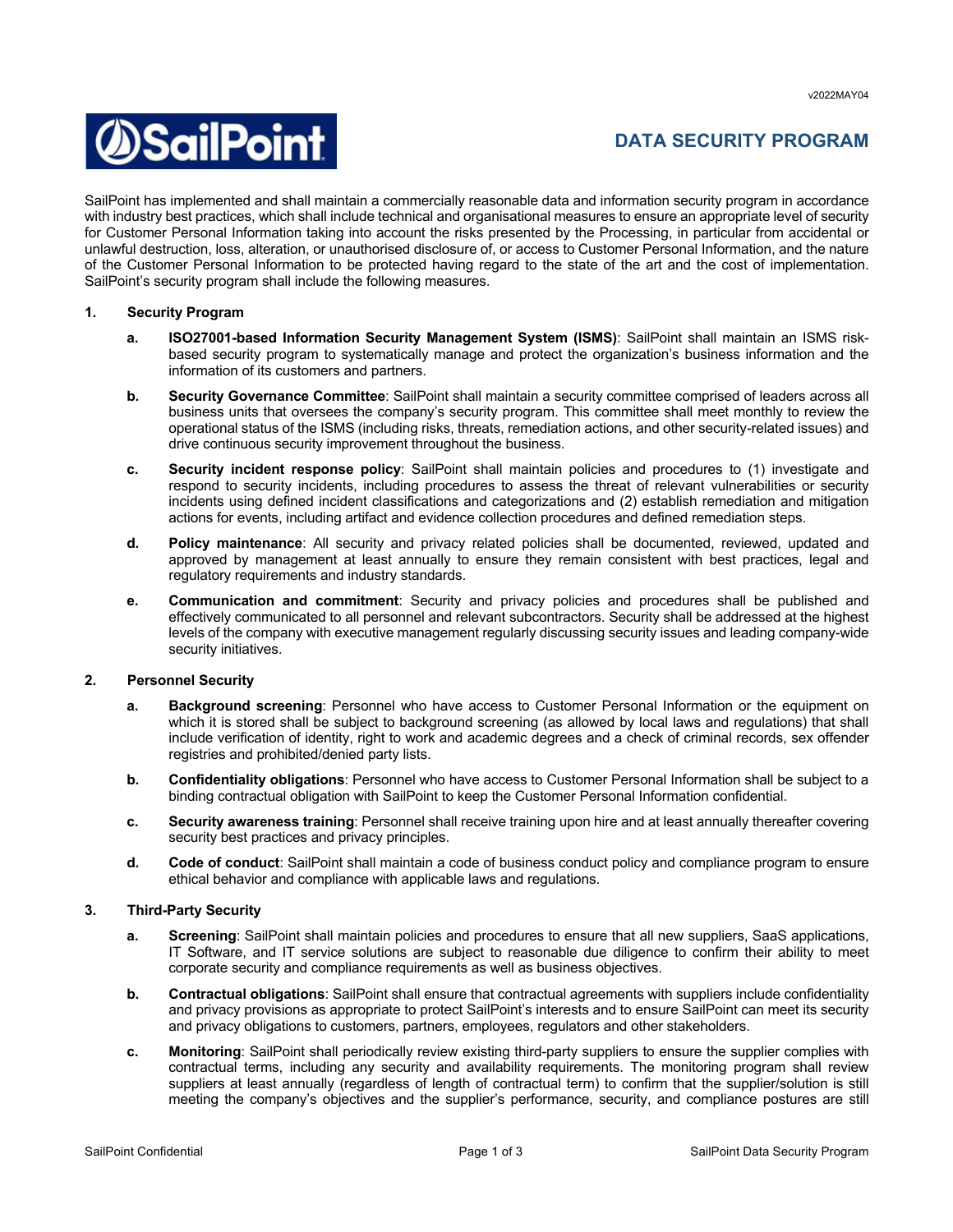appropriate given the type of access and classification of data being accessed, controls necessary to protect data, and applicable legal and regulatory requirements.

#### **4. Physical Security**

- **a. Corporate facility security**: A facility security program shall be maintained that manages building entrances, CCTVs, and overall security of its offices, including a security perimeter (including barriers such as card controller entry gates or manned reception desks). All employees, contractors and visitors shall be required to wear identification badges which distinguish their respective role.
- **b. Corporate data center security**: Systems installed on SailPoint's premises and used to Process Customer Personal Information shall be protected in such a manner that unauthorized logical or physical access is effectively prevented; equipment used to Process Customer Personal Information cannot be moved, removed, upgraded or reconfigured without appropriate authorization and protection of the information; and, when equipment Processing Customer Personal Information is decommissioned, Customer Personal Information shall be disposed of securely in a manner that would prevent its reconstruction.
- **c. SaaS Services data center security**: SailPoint leverages Infrastructure as a Service (IaaS) data centers for hosting the SaaS Services. SailPoint assesses the security and compliance measures of the applicable data center providers, and the providers follow industry best practices and comply with numerous standards.

### **5. Solution Security**

- **a. Software development life cycle (SDLC)**: SailPoint shall maintain a software development life cycle policy that defines the process by which personnel create secure products and services and the activities that personnel must perform at various stages of development (requirements, design, implementation, verification, documentation and delivery).
- **b. Secure development**: Product management, development, test and deployment teams shall follow secure application development policies and procedures that are aligned to industry-standard practices, such as the OWASP Top 10.
- **c. Vulnerability assessment**: SailPoint shall regularly conduct risk assessments, vulnerability scans and audits (including third-party penetration testing of the SaaS Services twice annually and software upon each new version release). Identified product solution issues shall be scored using the Common Vulnerability Scoring System (CVSS) risk-scoring methodology based on risk impact level and the likelihood and potential consequences of an issue occurring. Vulnerabilities are remediated on the basis of assessed risk. Upon request from Customer, SailPoint shall provide information about the identified vulnerabilities and the measures taken to remediate or address any such vulnerabilities.

### **6. Operational Security**

- **a.** Access controls: SailPoint shall maintain policies, procedures, and logical controls to establish access authorizations for employees and third parties to limit access to properly authorized personnel and to prevent unauthorized access. Such controls shall include:
	- **i.** requiring unique user IDs to identify any user who accesses systems or data;
	- **ii.** managing privileged access credentials in a privileged account management (PAM) system;
	- **iii.** communicating passwords separately from user IDs;
	- **iv.** ensuring that user passwords are (1) changed at regular intervals; (2) of sufficient length and complexity; (3) stored in an encrypted format; (4) subject to reuse limitations; and (5) not assigned to other users, even at a different time; and
	- **v.** automatically locking out users' IDs when a number of erroneous passwords have been entered.
- **b. Least privilege**: SailPoint shall ensure that personnel only have access to systems and data as required for the performance of their roles; only authorized personnel have physical access to infrastructure and equipment; access to production resources for the SaaS Services is restricted to employees requiring access; and access rights are reviewed and certified at least annually to ensure access is appropriate.
- **c. Malware**: SailPoint shall utilize industry-standard measures to detect and remediate malware, viruses, ransomware, spyware, and other intentionally harmful programs that may be used to gain unauthorized access to information or systems.